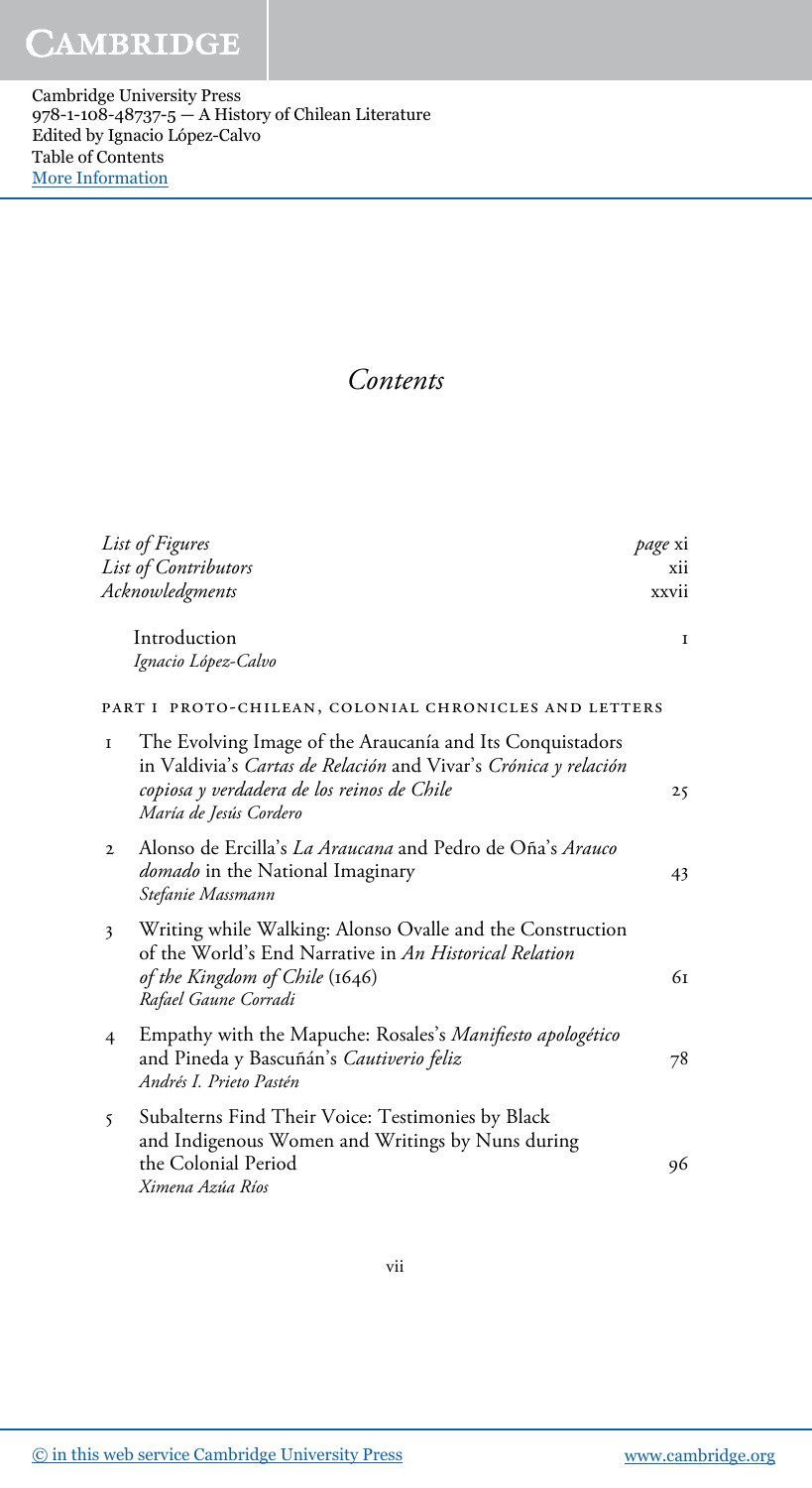| viii | Contents                                                                                                                                                                             |            |
|------|--------------------------------------------------------------------------------------------------------------------------------------------------------------------------------------|------------|
|      | PART II NINETEENTH-CENTURY ARTICULATIONS OF AN<br>EMBRYONIC NATIONAL CONSCIOUSNESS                                                                                                   |            |
| 6    | Rosario Orrego Castañeda (1831/4-1879) and the<br>Proto-Feminist Writing Scene<br>Carol Arcos                                                                                        | <b>II9</b> |
| 7    | The Feuilleton Tradition: Popular Literature Aimed<br>at the Urban Reader<br>Marina Alvarado Cornejo                                                                                 | 138        |
| 8    | The Historical Novel: Independence, the War of the Pacific,<br>and 1891 Chilean Civil War Readings<br>Eduardo Barraza                                                                | 157        |
| 9    | From the Public to the Private: Autobiographies, Collections<br>of Letters, Memoirs, and Diaries as Intimate Descriptions<br>of the Formation of the Republic<br>Lorena Amaro Castro | 177        |
| IO   | Literature and Literary Markets<br>Marina Alvarado Cornejo                                                                                                                           | 197        |
| II   | Modernization and Culture<br>María Rosa Olivera-Williams                                                                                                                             | 216        |
|      | PART III BEYOND CHILEANNESS: HETEROGENEITY AND<br>TRANSCULTURATION IN CANONICAL AND<br>PERIPHERAL TWENTIETH- AND<br>TWENTY-FIRST-CENTURY LITERATURE                                  |            |
| 12   | Gabriela Mistral, Chilean Women Writers, and Intersectionality 239<br>Claudia Cabello Hutt                                                                                           |            |
| 13   | The Verse as Being in the World: Chilean Poetry before,<br>during, and after Pablo Neruda<br>Luis Correa-Díaz and Greg Dawes                                                         | 259        |
| I4   | Mapuche Poetry: Self-Definitions and Representation<br>of Chilean Cultures<br>Magda Sepúlveda Eriz                                                                                   | 296        |
| 15   | The Translation Origins of Literary Mapuche Aesthetics<br>Roberto Viereck Salinas                                                                                                    | 317        |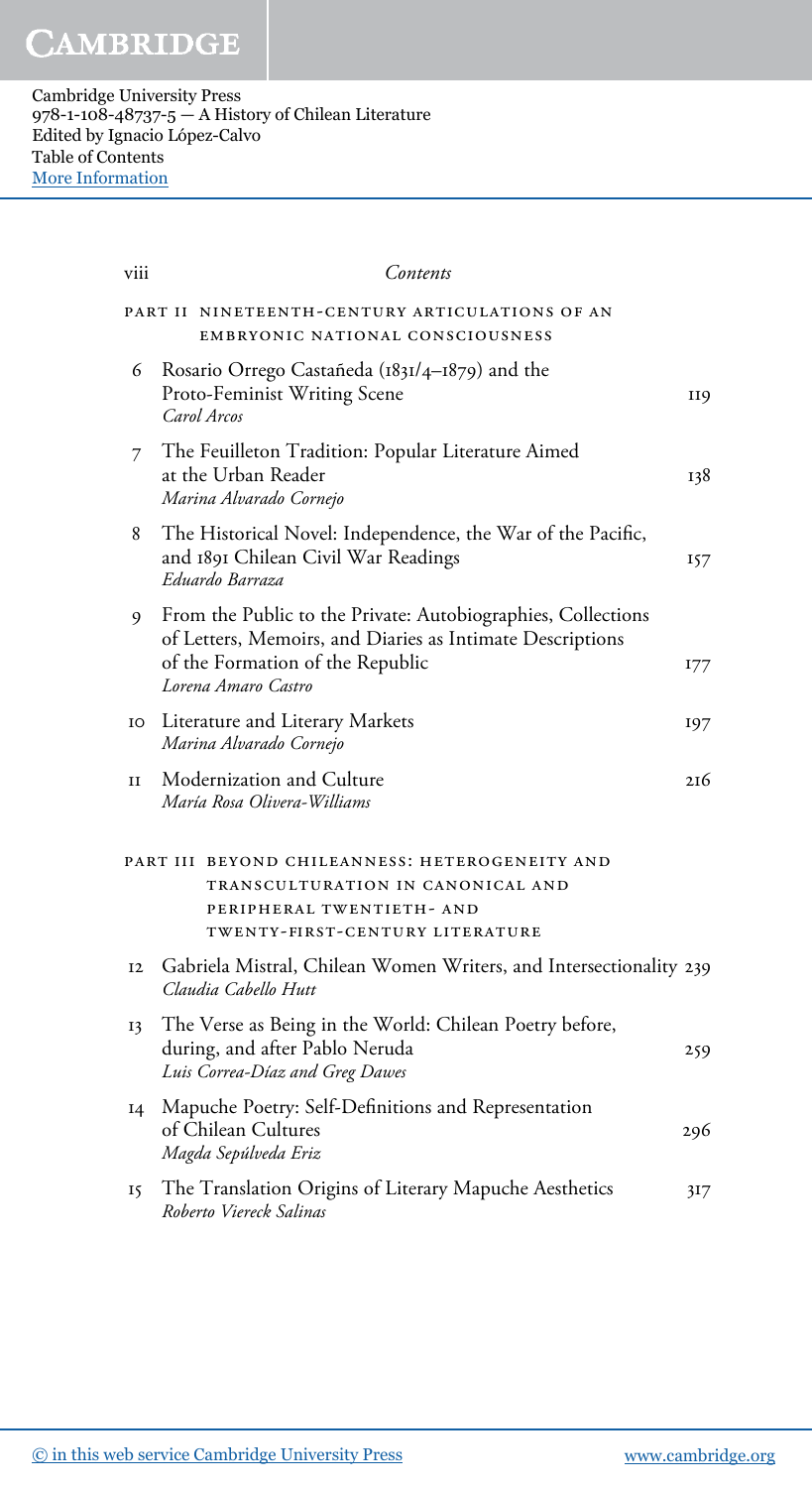|                 | Contents                                                                                                         | ix  |
|-----------------|------------------------------------------------------------------------------------------------------------------|-----|
| 16              | Theatrical Trends and Social Changes in Chile, 1910-2018<br>Juan Villegas                                        | 340 |
| 17              | Jewish Voices, Chilean Literature<br>Cristián Opazo and Marjorie Agosín                                          | 360 |
| 18              | Chilean Arabic Writing: A Desire for Integration into<br>Mainstream Society<br>María Olga Samamé Barrera         | 379 |
| 19              | Asian-Chilean Writing and Film, and Chilean Orientalism<br>María Montt Strabucchi                                | 403 |
| 20 <sub>1</sub> | Croatian-Chilean Literature: Óscar Barrientos Bradasić<br>and Christian Formoso Bavich<br>Eugenio Mimica Barassi | 423 |
| 2I              | Chilean-American Writing since September II, 1973<br>Guillermo García-Corales                                    | 442 |
| 22              | LGBTQ Writing and Cultural Consciousness in Chile<br>Ignacio López-Vicuña                                        | 462 |
| 23              | Permutations of Selfhood in the Work of José Donoso<br>Mary Lusky Friedman                                       | 482 |
| 24              | Isabel Allende, the Post-Boom, and Chilean Exile Literature<br>Lila McDowell Carlsen                             | 500 |
| 25              | Roberto Bolaño: His Fiction of History, History of His Fiction<br>raúl rodríguez freire                          | 520 |
|                 | 26 Alejandro Zambra and Recent Chilean Narrative: From<br>the Political to Autobiografiction<br>Will H. Corral   | 538 |
| $27^{2}$        | Film and Literature in Chile: The Emergence of a Cultural<br>Field<br>Verónica Cortínez                          | 558 |
| 28              | Violence and Memory: Human Rights, Redemocratization,<br>and Literary Culture in Chile<br>Moisés Park            | 591 |